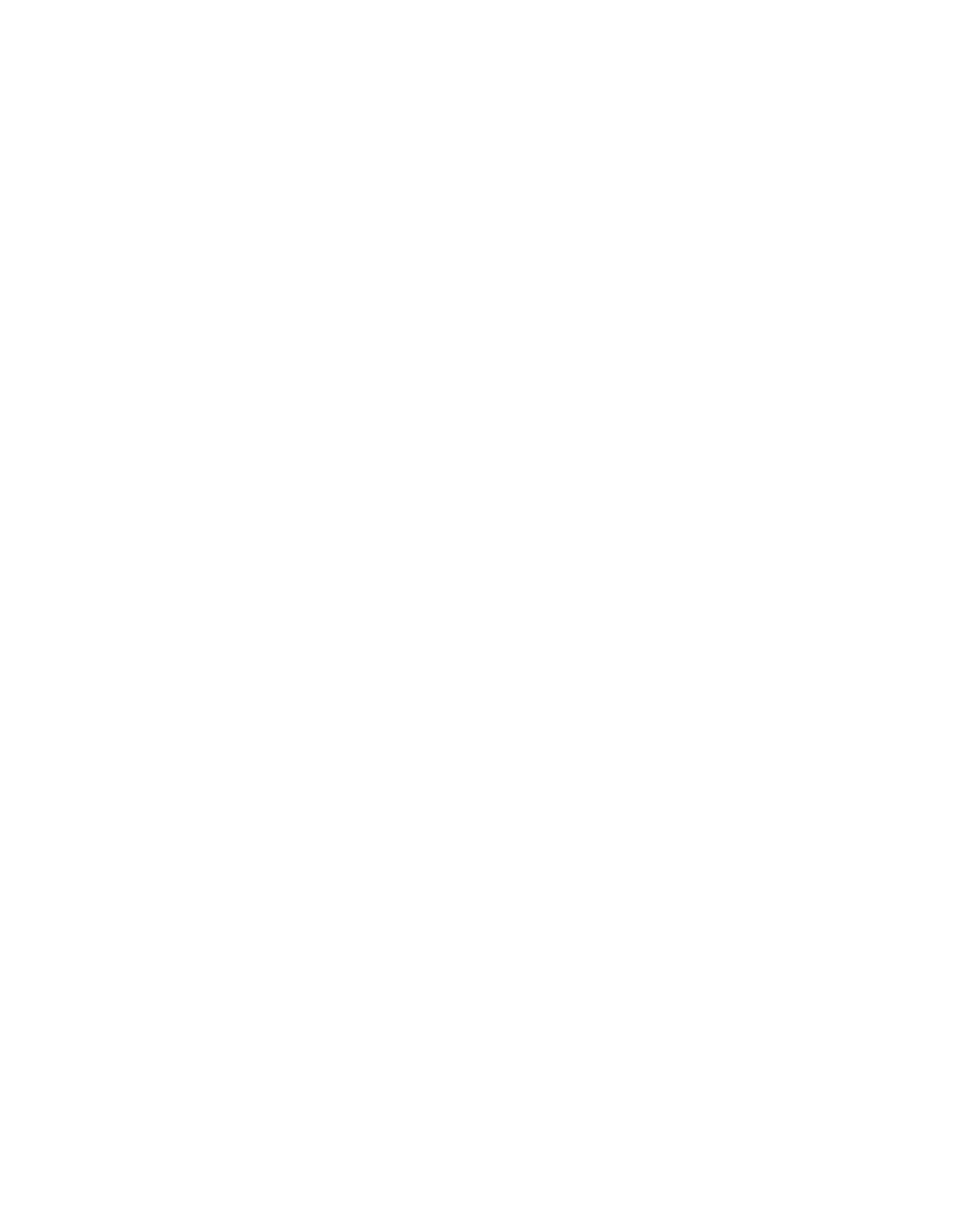# **DOH WSBOH**

| From:    | Tonya Enger <engert23@gmail.com></engert23@gmail.com> |
|----------|-------------------------------------------------------|
| Sent:    | Saturday, February 20, 2021 11:51 PM                  |
| To:      | DOH WSBOH                                             |
| Subject: | PFAS Drinking Water Standards                         |

## External Email

Dear WA Board of Health WA State Board of Health,

Please move forward with adopting strong drinking water standards for PFAS. It's crucial we act now to reduce these immune-compromising toxics and follow the lead of other states that have started turning the tap off PFAS pollution. The draft rule is a positive step to begin to address PFAS in drinking water supplies, but I urge you to keep the process moving and incorporate the following recommendations into the final rule:

1. Ensure the state action levels address all PFAS. The rule should recognize that other harmful PFAS may be present in water and should establish monitoring, limits, and action requirements designed to capture as many of the large PFAS class as possible.

2. All Group A water systems should be required to test on an ongoing basis to make sure contaminated water sources are identified; the rule should not exclude important water systems such as churches, motels, or allow for waivers.

3. Since detection of any of these compounds is an indicator of the presence of other PFAS, the final rule should require that water systems take action to address all PFAS when drinking water exceeds the state action levels.

4. Finally, resources should be sought from the state legislature to support testing of other water systems and private wells and to address contamination.

Sincerely, Tonya Enger 3305 Q St Vancouver, WA 98663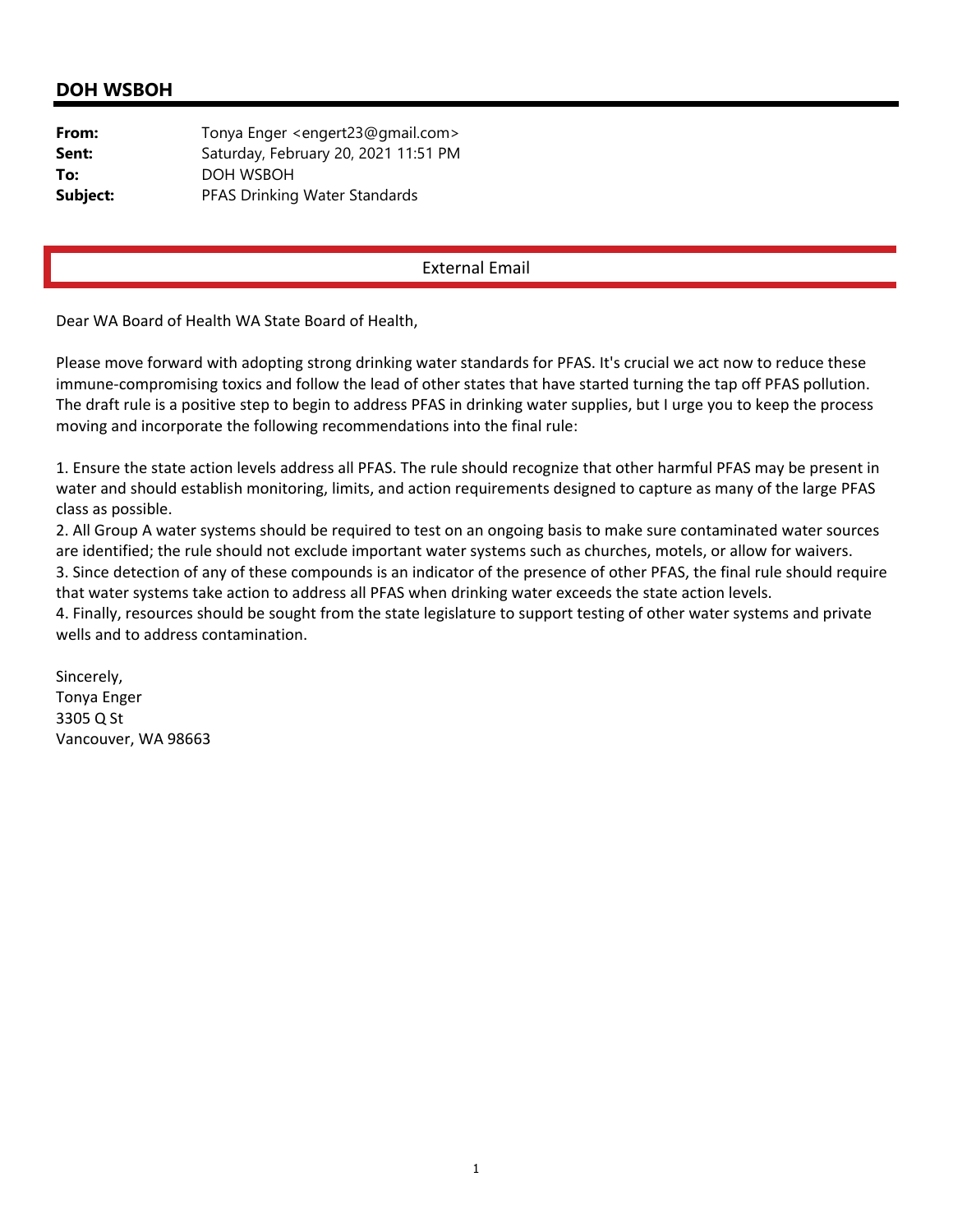# **DOH WSBOH**

| From:    | Susan Coffin <susaniviecoffin@gmail.com></susaniviecoffin@gmail.com> |
|----------|----------------------------------------------------------------------|
| Sent:    | Tuesday, February 16, 2021 2:55 PM                                   |
| To:      | DOH WSBOH                                                            |
| Subject: | Thank you                                                            |

## External Email

Hi,

I had the pleasure of meeting Dr Lutz last night at a vaccination clinic in Spokane, and told him this but wanted to tell your whole board: I credit Governor Inslee's pandemic policies with saving my life. I'm a Hospitalist, caring for COVID patients, and I'm old, married to an old guy. Though Washington started as THE hotspot, we quickly got our numbers down, which kept me alive.

I know it hasn't been easy, medicine is more politicized than ever before, behavior is variable and fatigued. But thank you, all of you, for helping keep me alive long enough to get vaccinated.

Our family will continue to volunteer over the next months to help our community get their shots. But none of this would have been possible without you all making good decisions.

Susan Coffin MD

Sent from my iPhone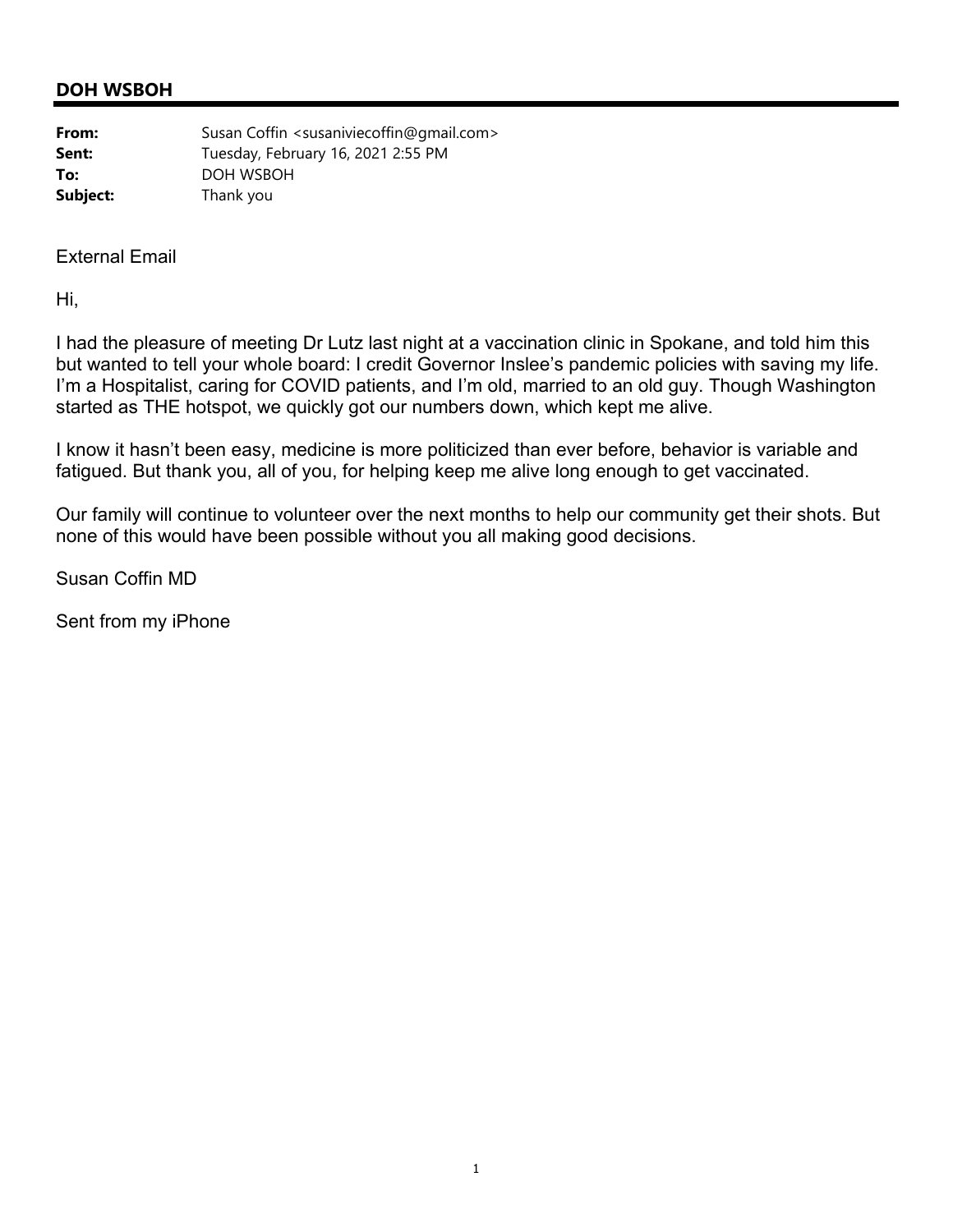## **DOH WSBOH**

| From:    | Testify Online Survey <surveysupport@doh.wa.gov></surveysupport@doh.wa.gov> |
|----------|-----------------------------------------------------------------------------|
| Sent:    | Wednesday, February 24, 2021 9:41 PM                                        |
| To:      | DOH WSBOH                                                                   |
| Subject: | Survey Response: Testify Online *                                           |

The following survey response is submitted:

#### **1. State Board of Health Meeting Date:**

March 10, 2021

#### **2. Agenda Item or Issue:**

Petition for targeted cCMV screen

 **3. Your Name:** 

Dr. Mallory Baker

#### **4. Do you have a professional title?**

1. Yes

Dr. Mallory Baker (pediatric audiologist)

#### **5. Are you representing an organization?**

1. Yes

Washington CMV Project

## **6. Address:**

Na

 **7. Email:** 

Mallory.baker@wacmvproject.org

### **8. Phone Number (Include Area Code):**

2066361155

#### **9. Do you have any special expertise relevant to this topic?**

#### 1. Yes

Pediatric audiologist; Founder of the Washington CMV Project

#### **10. Are you testifying on a specific proposal under consideration by the board?**

1. Yes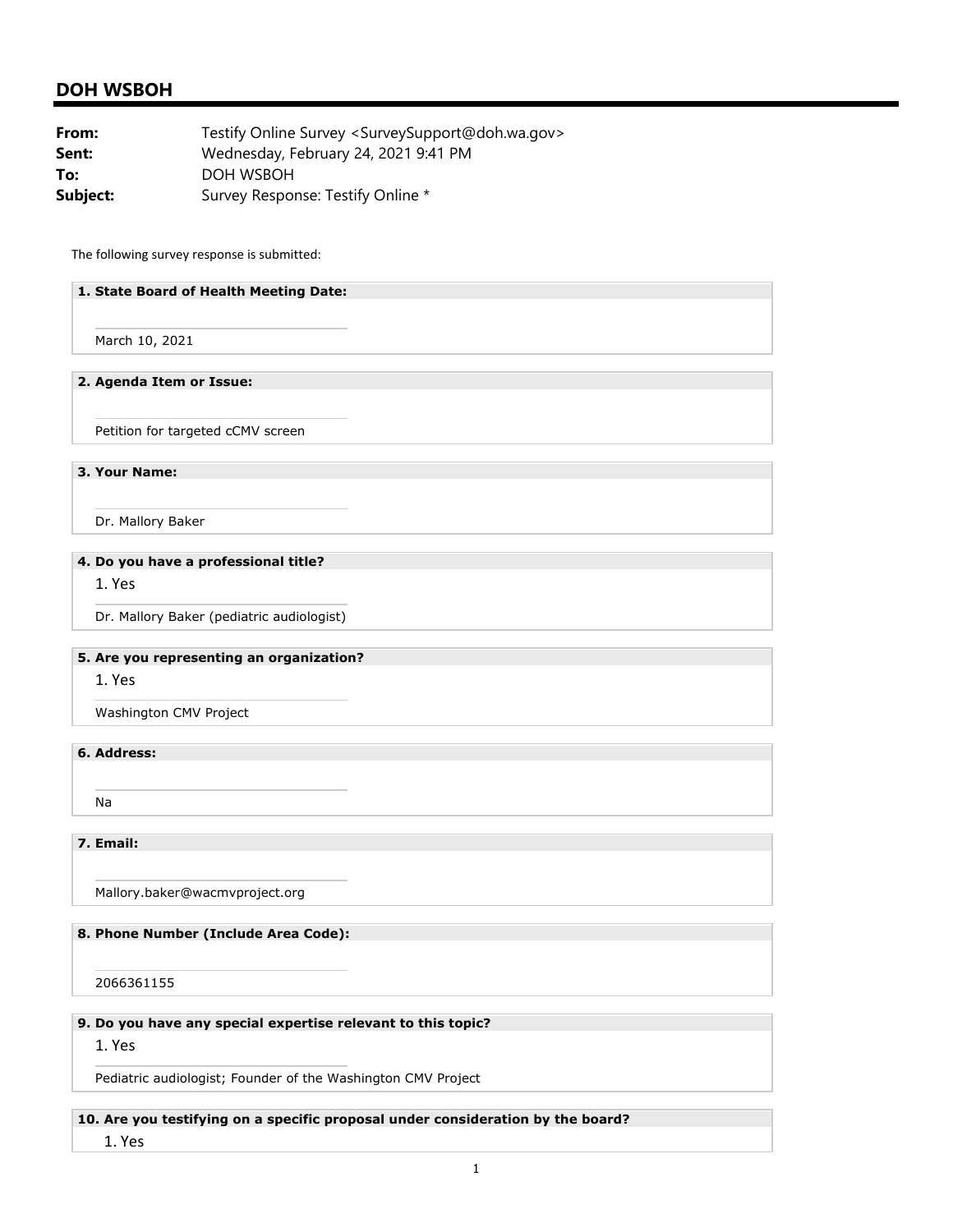Petition for a targeted screen for congenital cytomegalovirus of infants who do not pass their newborn hearing screening.

#### **11. Are you Pro or Con on the proposal?**

#### 1. Pro

 Congenital cytomegalovirus is a common, serious, and preventable disease. 1 in 200 infants will be born cCMV positive. It is the goal of the Washington CMV Project to help Washington State move toward a mandated screen of infants and increase education about CMV to the general public and high risk groups.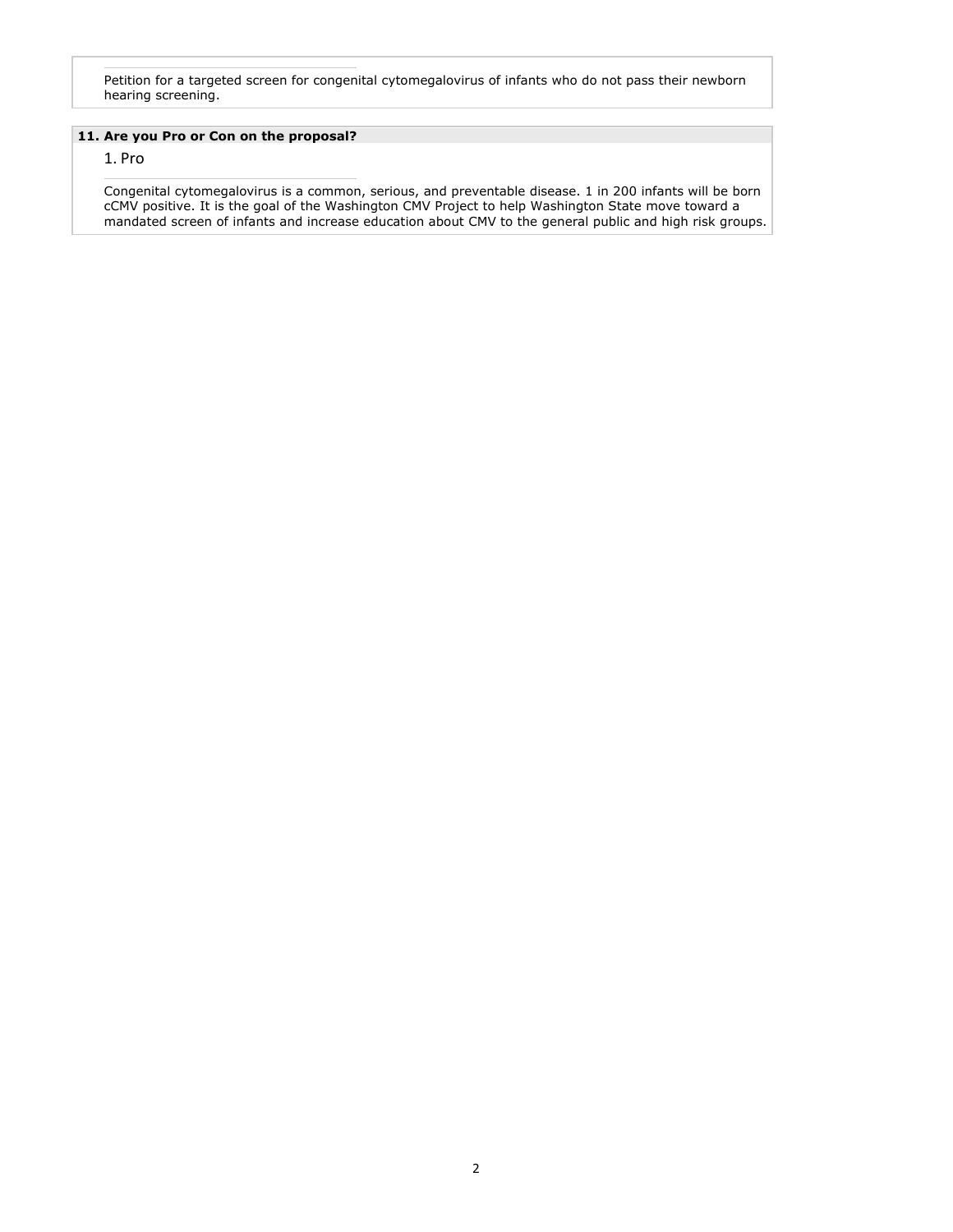

February 22, 2021

## **SUBJECT: Support of Targeted Testing and Increased Education/Awareness for Congenital Cytomegalovirus**

Dear Members of the Washington State Board of Health,

The National CMV Foundation supports the petition to add targeted testing for Cytomegalovirus (CMV) for infants who fail the newborn hearing screening in the state of Washington. We also support increased CMV education and awareness efforts making evidence-based data and information about congenital CMV available to families, childcare workers, and healthcare providers.

Each year, 30,000 children are born with congenital CMV – the most common viral cause of birth defects and the leading non-genetic cause of hearing loss in the United States $1 -$  more common than Down Syndrome, Pediatric HIV/AIDS, Spina Bifida, Toxoplasmosis, and Zika. Infants with CMV may experience hearing loss, vision loss, seizures, cerebral palsy, developmental and motor delay, and other long-term health problems<sup>1-6</sup>.

Congenital CMV is common, serious, and preventable, and yet national awareness is alarmingly low<sup>5</sup>. Contact with young children's urine or saliva is a major cause of CMV infection among pregnant women, especially mothers, daycare workers, preschool teachers, pediatric therapists, and health care providers. We believe that being aware of and practicing tried prevention measures can help mitigate the risk of acquiring CMV infection before or during pregnancy<sup>6</sup>.

By establishing an education and newborn screening protocol and helping to facilitate dialogue between women and health care providers, Washington will join ranks with other states that have embraced congenital CMV education and newborn screening

We enthusiastically support this petition and its goals of increasing CMV awareness and identifying babies at birth through the newborn screening program. We remain committed to spreading awareness about congenital CMV and are happy to provide additional information or answer any questions.

Thank you for your attention and consideration.

With gratitude,

Kristen Hutchinson Spytek President, National CMV Foundation

National CMV Foundation PO BOX 18322 Tampa, FL 33679 NationalCMV.org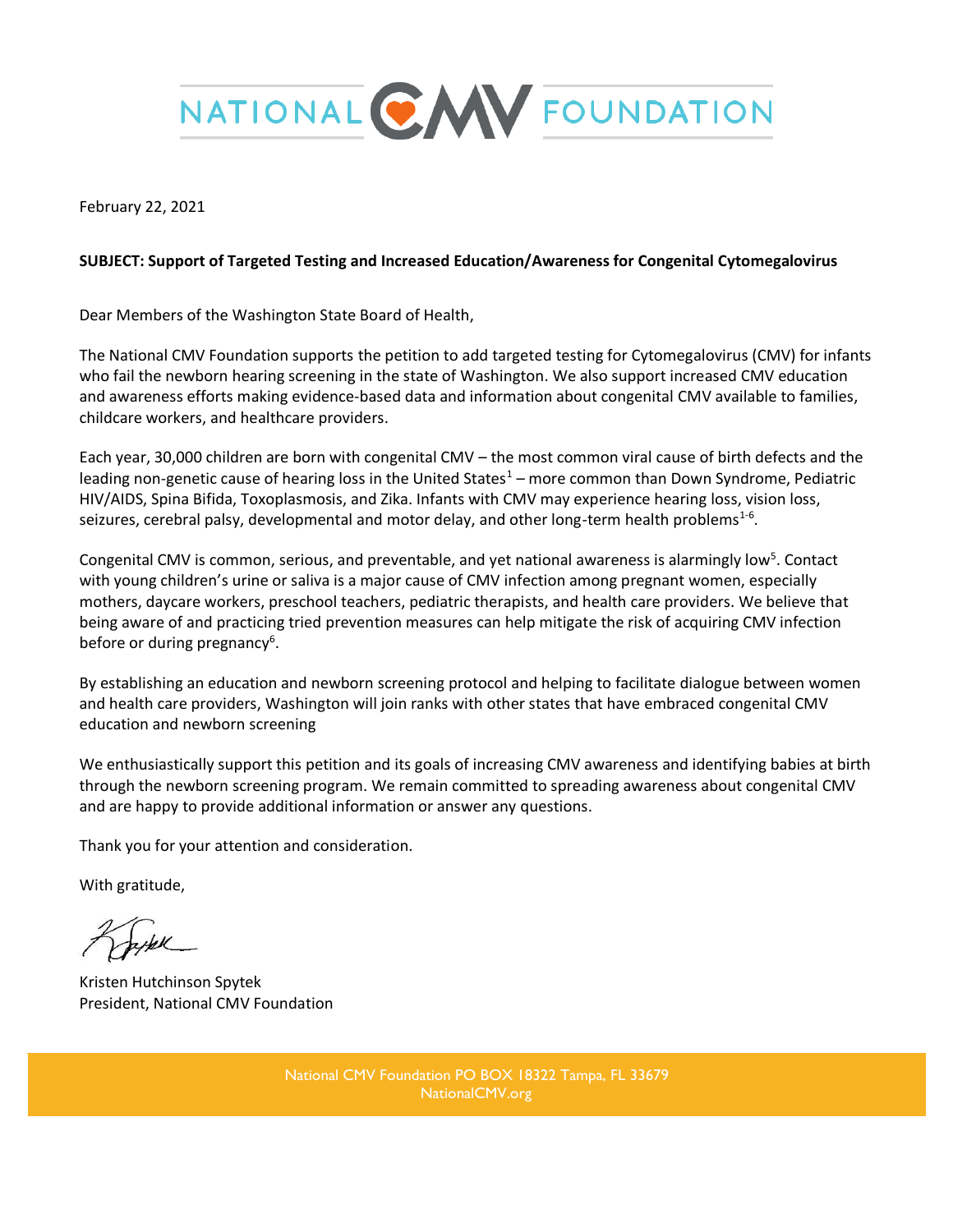## **References**

- 1. Fowler KB. Congenital cytomegalovirus infection: audiologic outcome. Clin Infect Dis 2013;57 Suppl 4:S182-4. PubMed PMID: 24257423; PMCID: PMC3836573.
- 2. Boppana SB, Ross SA, Fowler KB. Congenital cytomegalovirus infection: clinical outcome. Clin Infect Dis 2013;57 Suppl 4:S178-81. PubMed PMID: 24257422; PMCID: PMC4471438.
- 3. Dollard SC, Grosse SD, Ross DS. New estimates of the prevalence of neurological and sensory sequelae and mortality associated with congenital cytomegalovirus infection. Revi Med Virol 2007;17(5):355- 63. PubMed PMID: 17542052.
- 4. Rawlinson WD, Boppana SB, Fowler KB, Kimberlin DW, Lazzarotto T, Alain S, Daly K, Doutre S, Gibson L, Giles ML, Greenlee J, Hamilton ST, Harrison GJ, Hui L, Jones CA, Palasanthiran P, Schleiss MR, Shand AW, van Zuylen WJ. Congenital cytomegalovirus infection in pregnancy and the neonate: consensus recommendations for prevention, diagnosis, and therapy. Lancet Infect Dis 2017;17(6):e177-e88. PubMed PMID: 28291720.
- 5. Doutre SM, Barrett TS, Greenlee J, White KR. Losing ground: awareness of congenital cytomegalovirus in the United States. JEHDI 2016;1(2):39-48.
- 6. Fowler K, Boppana S. Congenital cytomegalovirus infection. Semin Perinatol 2018;42:149-54. PubMed PMID: 29503048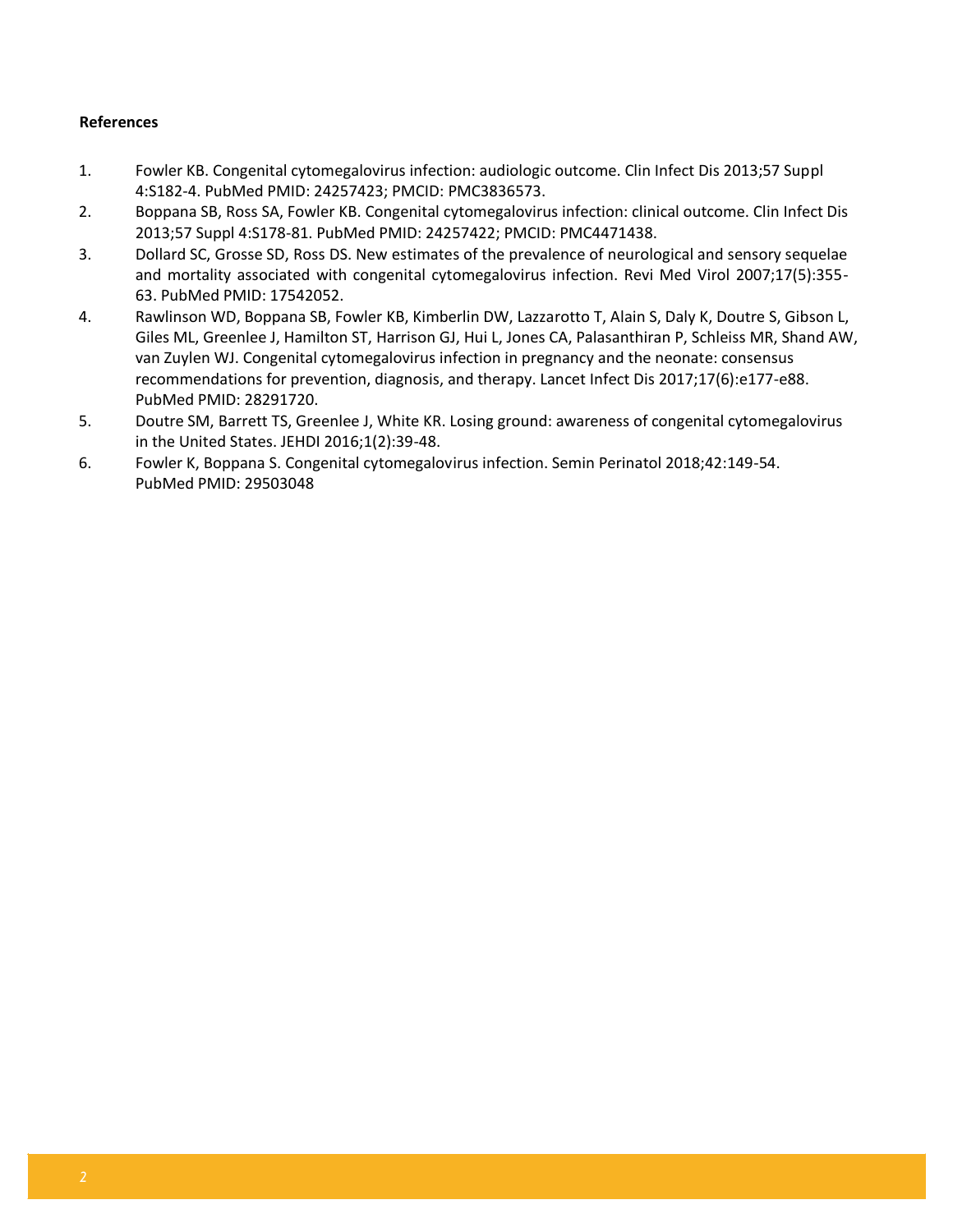**From:** [Testify Online Survey](mailto:SurveySupport@doh.wa.gov) To: **[DOH WSBOH](mailto:WSBOH@SBOH.WA.GOV) Subject:** Survey Response: Testify Online \* **Date:** Sunday, February 28, 2021 4:40:05 PM

The following survey response is submitted:

### **1. State Board of Health Meeting Date:**

March 10, 2021

#### **2. Agenda Item or Issue:**

CMV Project

**3. Your Name:**

Carol Otto

## **4. Do you have a professional title?**

1. Yes

Advanced Registered Nurse Practitioner

#### **5. Are you representing an organization?**

## 1. Yes

Valley Medical Center

#### **6. Address:**

400 South 43rd Street Box 50010 Renton, WA 98058

### **7. Email:**

carol.otto@seattlechildrens.org

#### **8. Phone Number (Include Area Code):**

(206) 987-4961

#### **9. Do you have any special expertise relevant to this topic?**

2. No

## **10. Are you testifying on a specific proposal under consideration by the board?**

1. Yes

CMV Project

#### **11. Are you Pro or Con on the proposal?**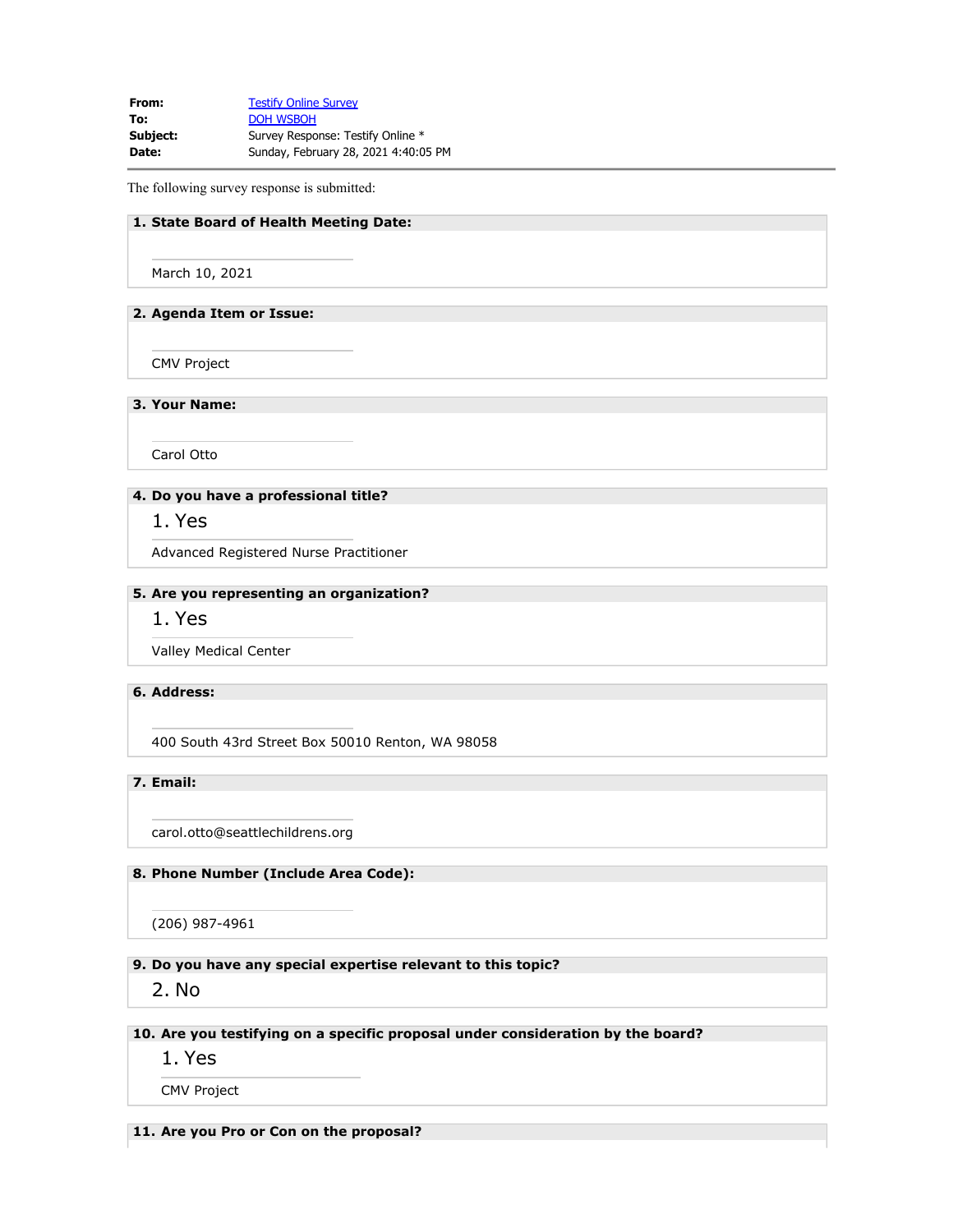1. Pro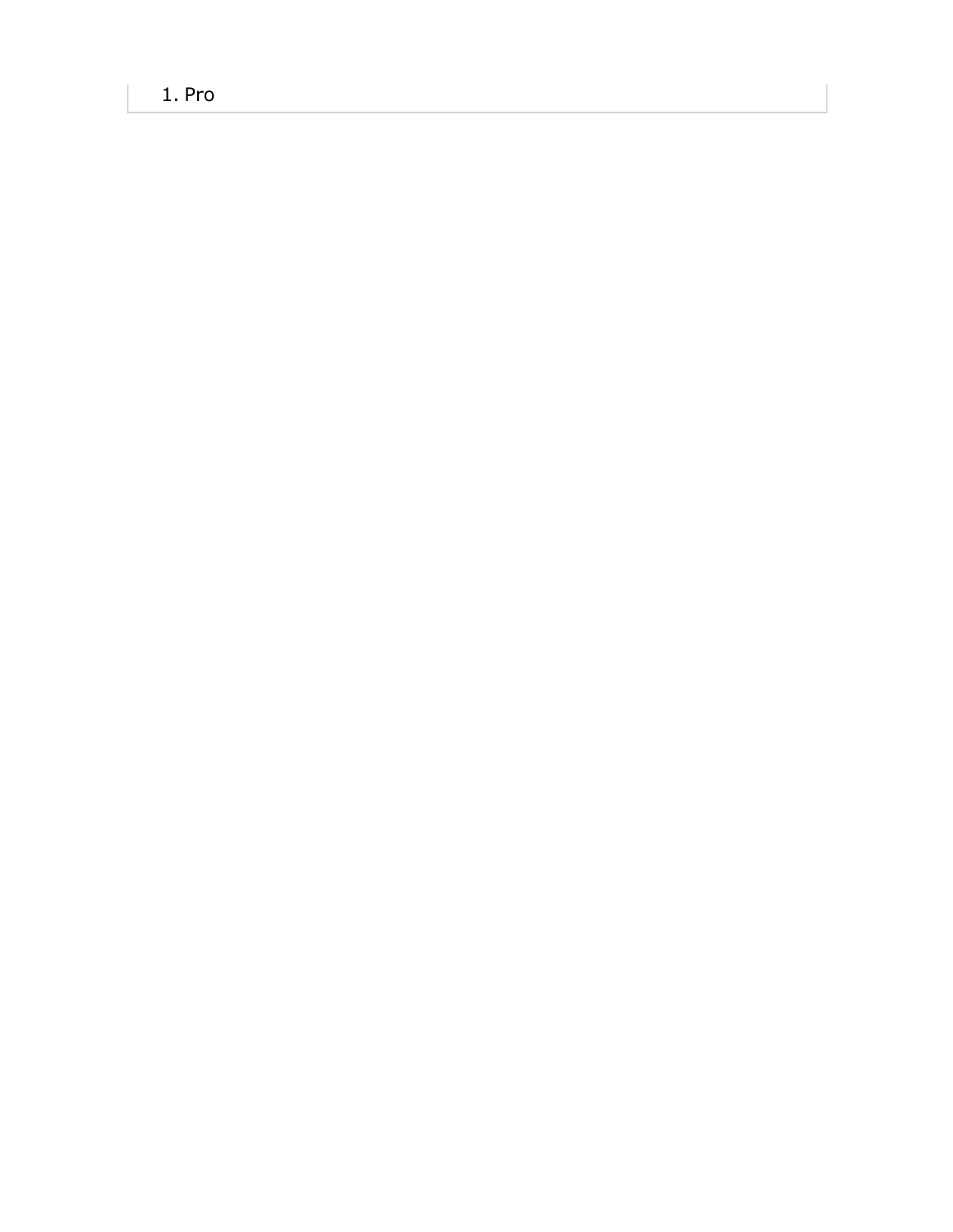**From:** [Testify Online Survey](mailto:SurveySupport@doh.wa.gov) To: **[DOH WSBOH](mailto:WSBOH@SBOH.WA.GOV) Subject:** Survey Response: Testify Online \* **Date:** Sunday, February 28, 2021 4:13:42 PM

The following survey response is submitted:

### **1. State Board of Health Meeting Date:**

3/10/21

#### **2. Agenda Item or Issue:**

Targeted CMV newborn screening

**3. Your Name:**

Jenna Ryan

## **4. Do you have a professional title?**

1. Yes

Neonatal NP-BC

#### **5. Are you representing an organization?**

2. No

**6. Address:**

### **7. Email:**

jenna.ryan@seattlechildrens.org

### **8. Phone Number (Include Area Code):**

2533488709

**9. Do you have any special expertise relevant to this topic?**

## 2. No

**10. Are you testifying on a specific proposal under consideration by the board?**

2. No

## **11. Are you Pro or Con on the proposal?**

## 1. Pro

Will help capture many CMV positive infants and allow for early treatment prior to the detrimental effects set in.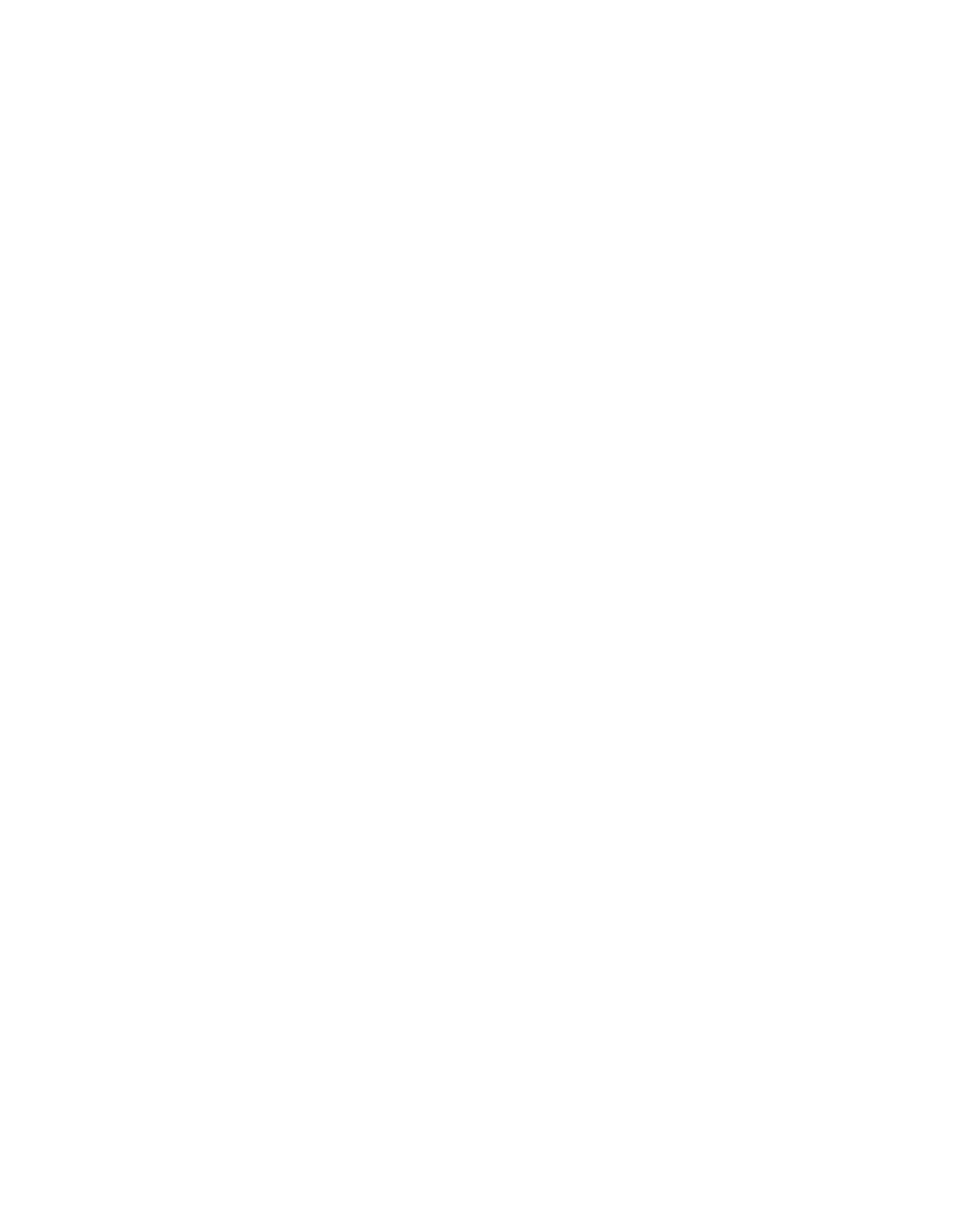**From:** [Testify Online Survey](mailto:SurveySupport@doh.wa.gov) To: **[DOH WSBOH](mailto:WSBOH@SBOH.WA.GOV) Subject:** Survey Response: Testify Online \* **Date:** Sunday, February 28, 2021 3:07:44 PM

The following survey response is submitted:

## **1. State Board of Health Meeting Date:**

#### **2. Agenda Item or Issue:**

CMV screening

## **3. Your Name:**

Aimee Madding, ARNP

#### **4. Do you have a professional title?**

1. Yes

ARNP

## **5. Are you representing an organization?**

1. Yes

Seattle Childrens

**6. Address:**

**7. Email:**

**8. Phone Number (Include Area Code):**

## **9. Do you have any special expertise relevant to this topic?**

1. Yes

Care of neonates

### **10. Are you testifying on a specific proposal under consideration by the board?**

1. Yes

CMV screening after failed hearing screens

## **11. Are you Pro or Con on the proposal?**

1. Pro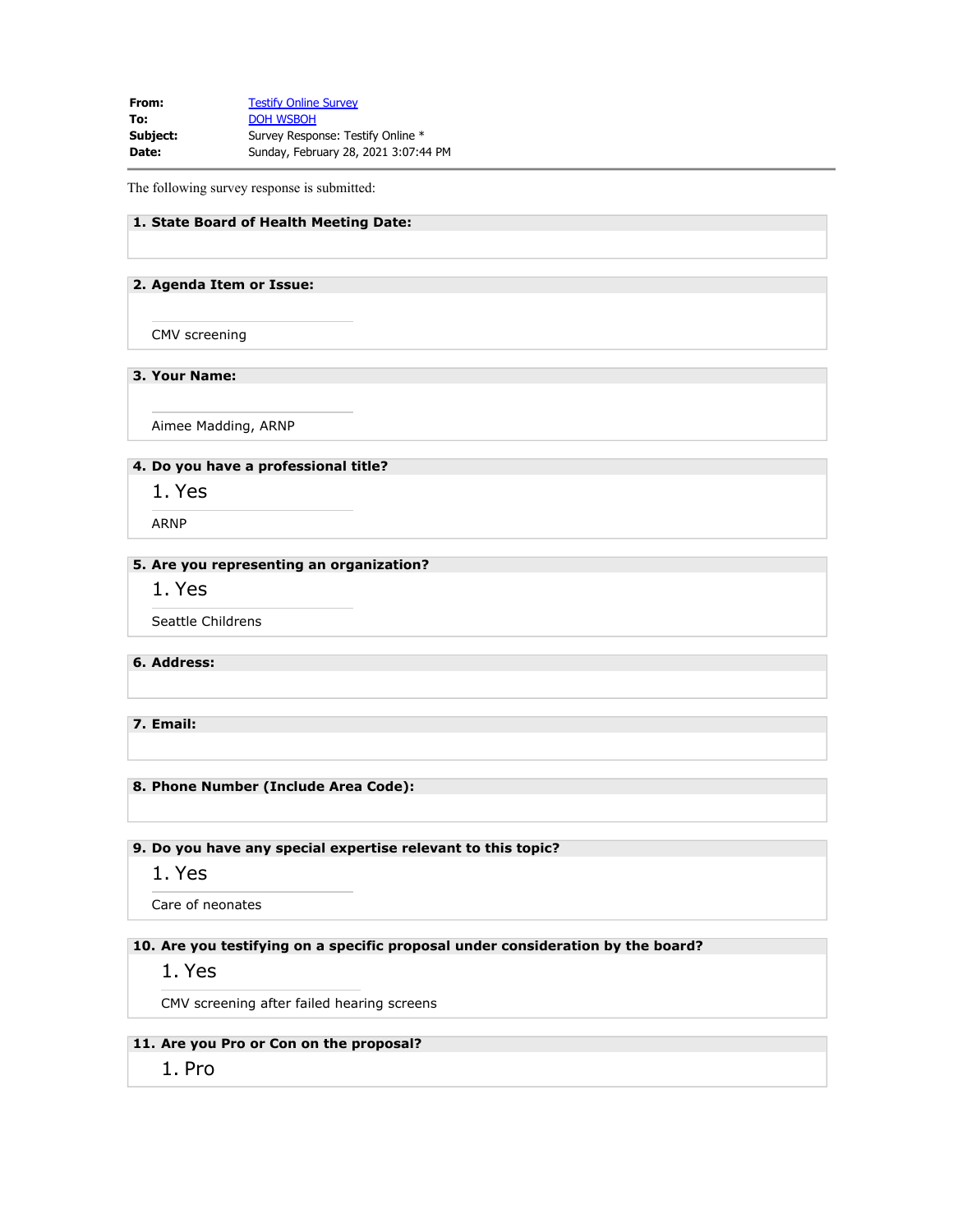**From:** [Testify Online Survey](mailto:SurveySupport@doh.wa.gov) To: **[DOH WSBOH](mailto:WSBOH@SBOH.WA.GOV) Subject:** Survey Response: Testify Online \* **Date:** Sunday, February 28, 2021 2:45:43 PM

The following survey response is submitted:

### **1. State Board of Health Meeting Date:**

3/10/21

#### **2. Agenda Item or Issue:**

CMV targeted screening for newborns

**3. Your Name:**

Margaret English PA-C

## **4. Do you have a professional title?**

1. Yes

Physician Assistant

#### **5. Are you representing an organization?**

2. No

## **6. Address:**

### **7. Email:**

maggie.english@seattlechildrens.org

#### **8. Phone Number (Include Area Code):**

2064592229

## **9. Do you have any special expertise relevant to this topic?**

1. Yes

Neonatal Provider

### **10. Are you testifying on a specific proposal under consideration by the board?**

## 1. Yes

adoption of a targeted CMV screening program

**11. Are you Pro or Con on the proposal?**

1. Pro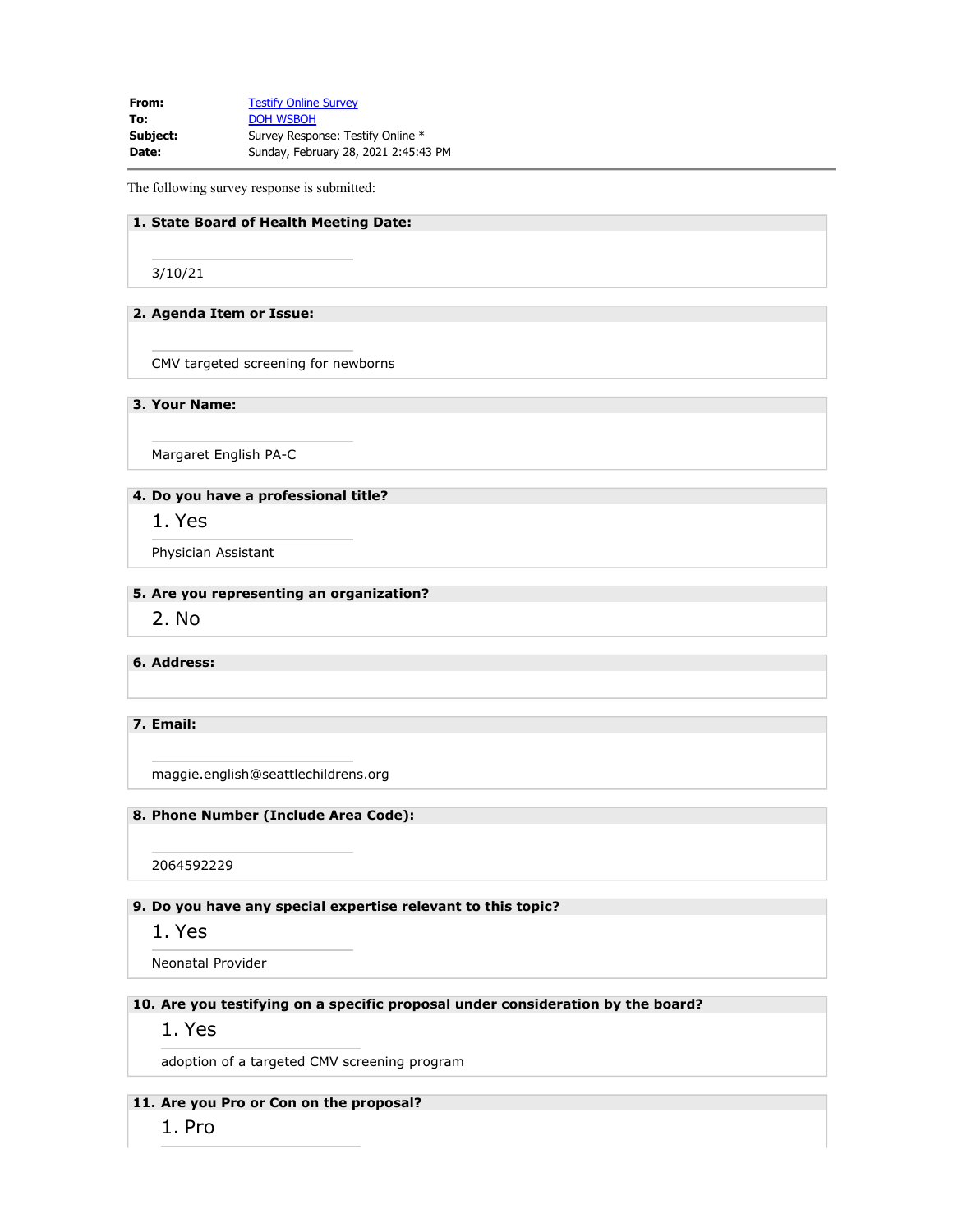Congenital CMV infection is more common that any of the current disorders tested for on the Newborn Screening Panel in Washington State, yet do not test for CMV. Early testing and identification is crucial. Infants with a diagnosis of congenital CMV can develop lifelong medical disabilities such as hearing loss, vision loss, cerebral palsy, microcephaly, developmental delays, liver problems, kidney problems, seizures, and more. Although routine screening would be expensive, targeted screening can identify many cases of congenital CMV and can decrease morbidity associated with this disease.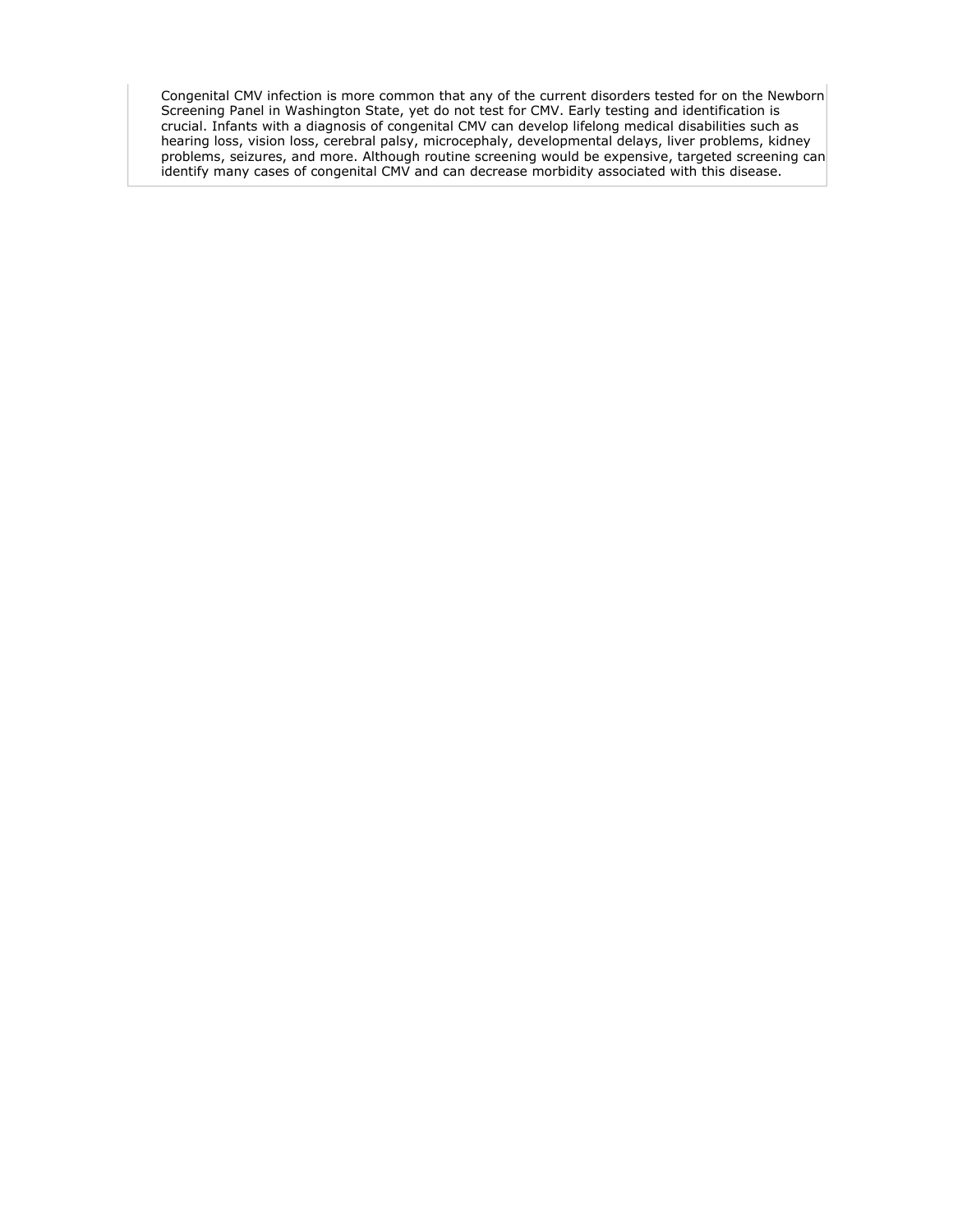**From:** [Testify Online Survey](mailto:SurveySupport@doh.wa.gov) To: **[DOH WSBOH](mailto:WSBOH@SBOH.WA.GOV) Subject:** Survey Response: Testify Online \* **Date:** Sunday, February 28, 2021 12:53:42 PM

The following survey response is submitted:

### **1. State Board of Health Meeting Date:**

march 10, 2021

#### **2. Agenda Item or Issue:**

Statewide Targeted Newborn CMV Screening

**3. Your Name:**

Patricia Bai

## **4. Do you have a professional title?**

1. Yes

ARNP

#### **5. Are you representing an organization?**

2. No

### **6. Address:**

5665 95th Place SW Mukilteo, WA 98275

**7. Email:**

patricia.bai@seattlechildrens.org

#### **8. Phone Number (Include Area Code):**

#### **9. Do you have any special expertise relevant to this topic?**

## 1. Yes

I round on healthy newborns at a couple local hospitals. I see babies that fail their hearing screenings and we order CMV testing for those infants.

## **10. Are you testifying on a specific proposal under consideration by the board?**

## 1. Yes

Targeted CMV screening for newborns

#### **11. Are you Pro or Con on the proposal?**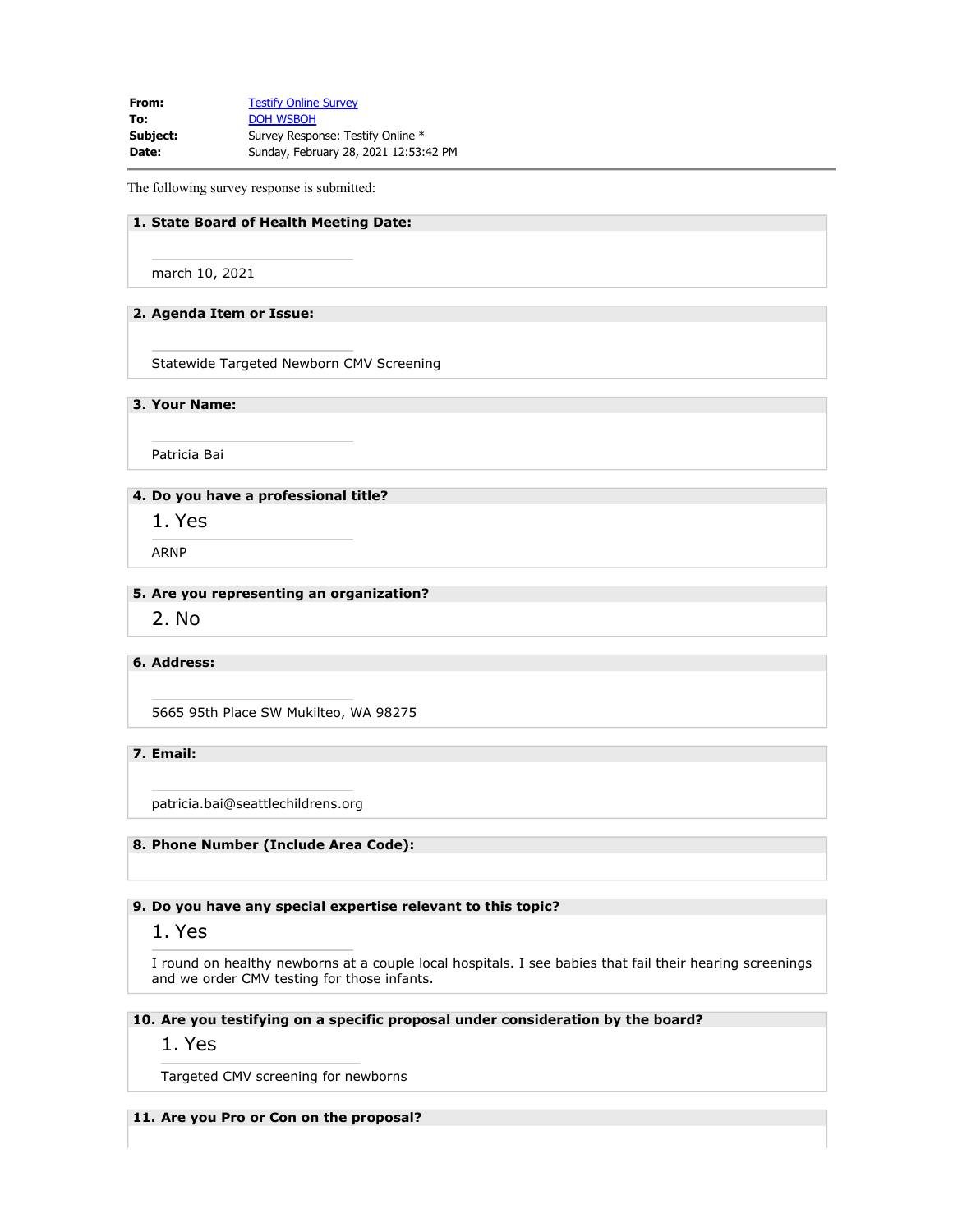# 1. Pro

Early detection and treatment of CMV in newborns can help to preserve long term hearing loss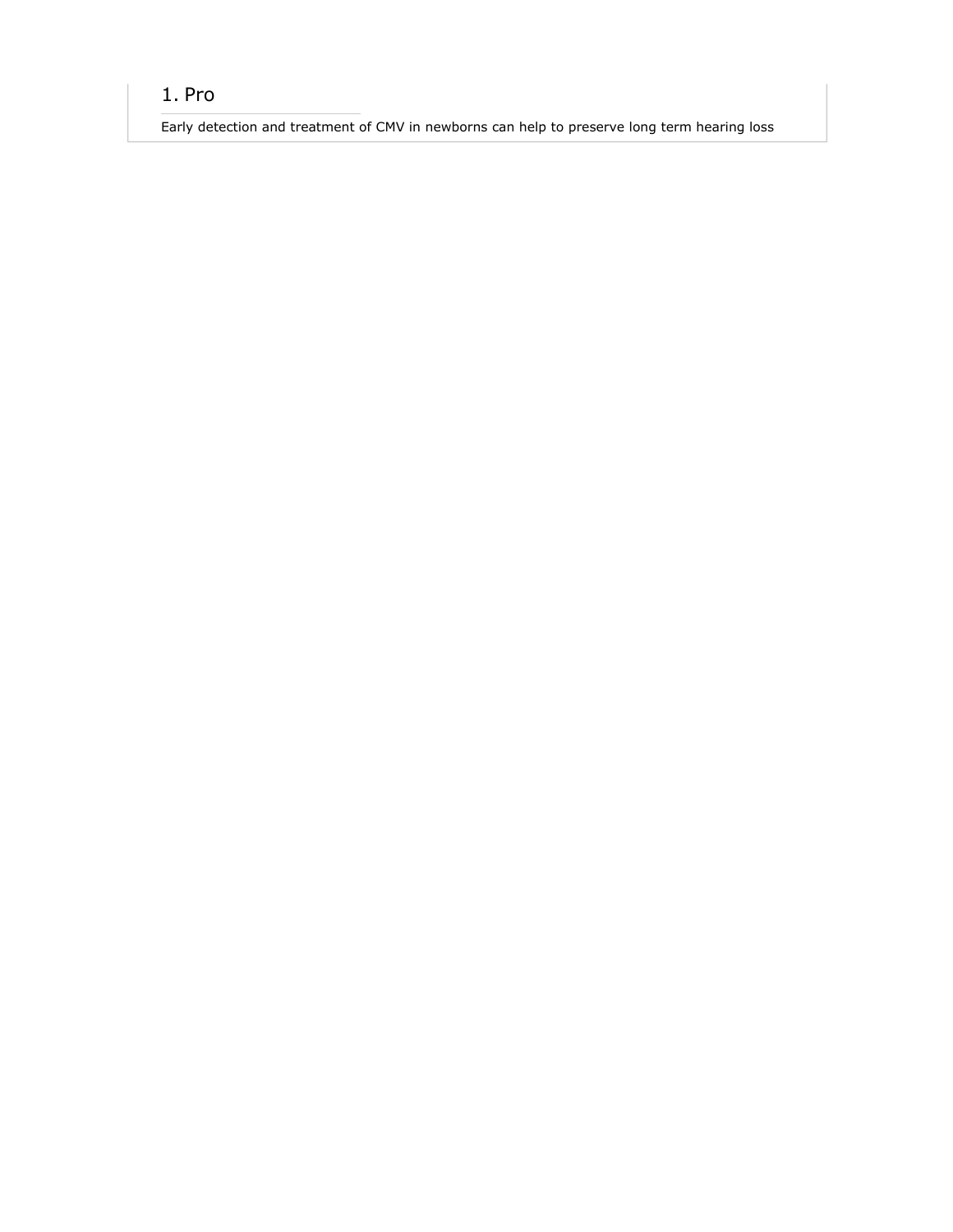**From:** [Testify Online Survey](mailto:SurveySupport@doh.wa.gov) To: **[DOH WSBOH](mailto:WSBOH@SBOH.WA.GOV) Subject:** Survey Response: Testify Online \* **Date:** Monday, March 1, 2021 12:28:15 AM

The following survey response is submitted:

### **1. State Board of Health Meeting Date:**

March 10, 2021

#### **2. Agenda Item or Issue:**

Rule Petition - Newborn screening - Congenital CMV

**3. Your Name:**

Dr. Mallory Baker

## **4. Do you have a professional title?**

1. Yes

Pediatric Audiologist

#### **5. Are you representing an organization?**

1. Yes

Washington CMV Project

#### **6. Address:**

17116 SE 48th Ct. Bellevue, WA 98006

**7. Email:**

mallory.baker@wacmvproject.org

#### **8. Phone Number (Include Area Code):**

2066361155

#### **9. Do you have any special expertise relevant to this topic?**

1. Yes

Pediatric audiologist, founder of the Washington CMV Project

## **10. Are you testifying on a specific proposal under consideration by the board?**

## 1. Yes

Rule petition to adopt targeted congenital CMV newborn screening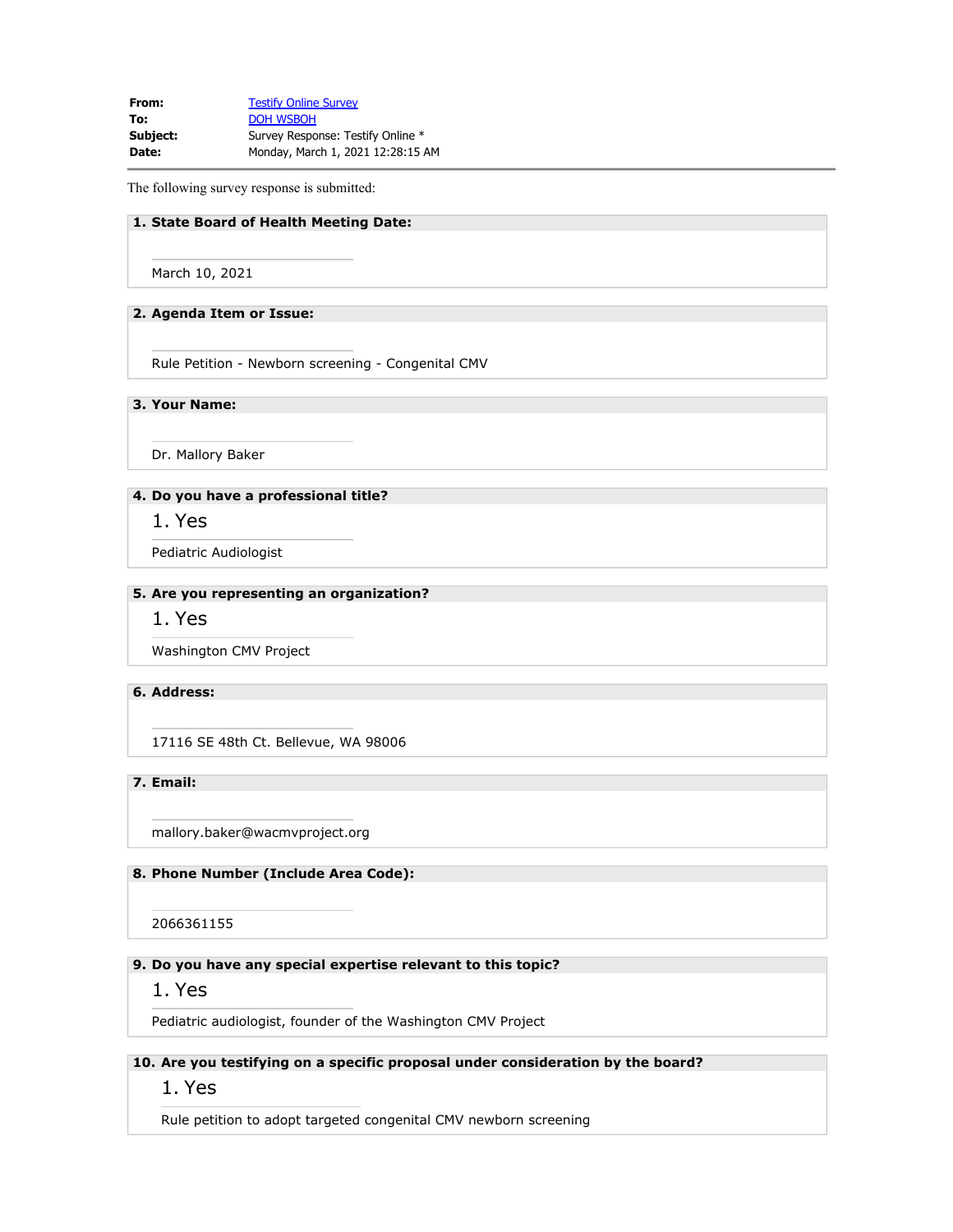## **11. Are you Pro or Con on the proposal?**

## 1. Pro

1 in 200 infants will be born positive of congenital CMV. Early detection and intervention can provide life-saving and life-improving opportunities for these infants. Additionally, there is a low awareness of CMV. Increased education about CMV and prevention could lead to fewer cCMV cases in newborns.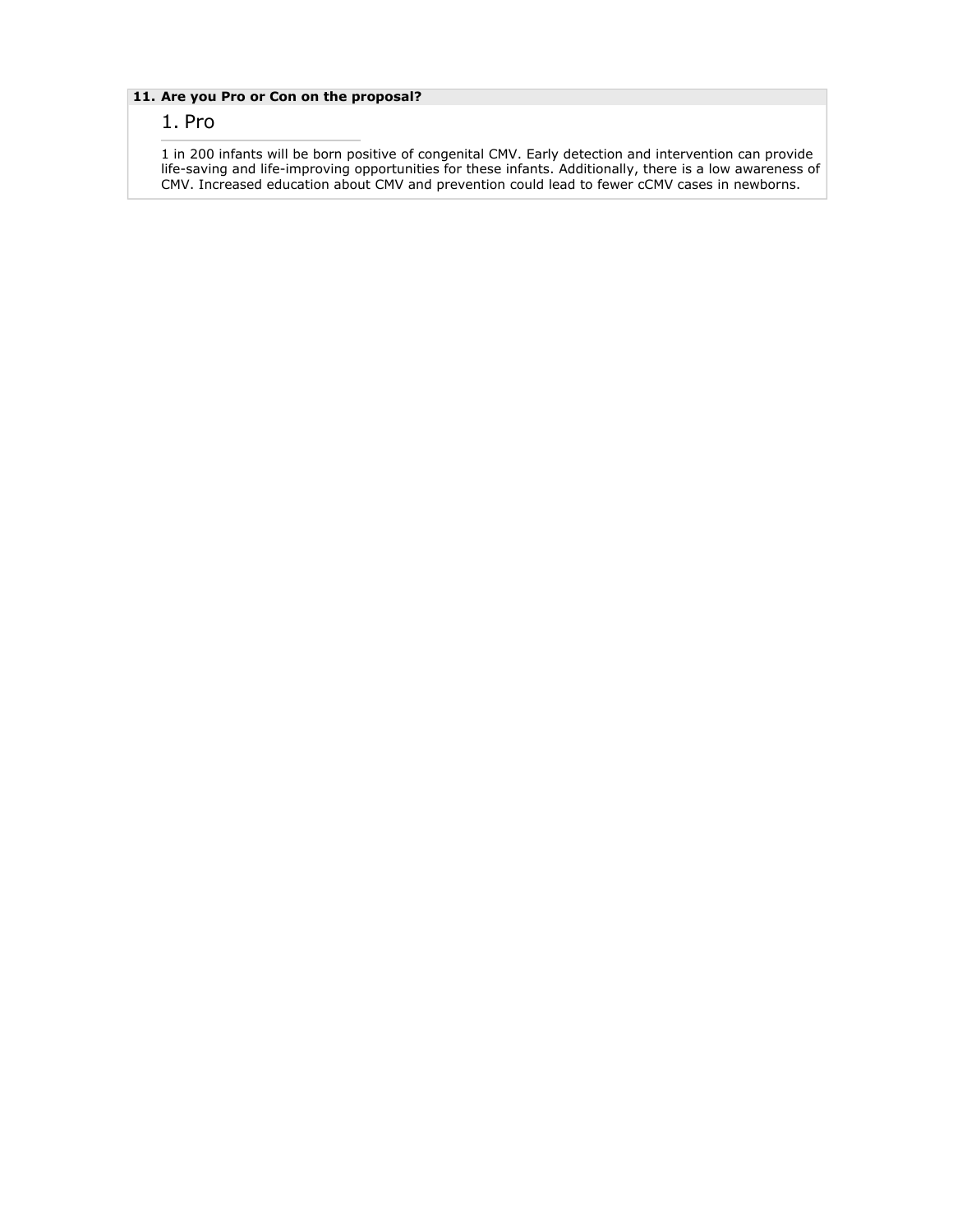| From:    | <b>Michelle Anderson</b>            |
|----------|-------------------------------------|
| To:      | <b>DOH WSBOH</b>                    |
| Subject: | My Public Comments                  |
| Date:    | Wednesday, March 3, 2021 3:51:51 PM |

We Need to DUE AWAY with the stupid 6 ft spacing mandate so that our kids can get back to SCHOOL and LIFE!!!

It is well past the time to open things up! Our children are the LEAST LIKELY to spread this newest virus among MANY! ENOUGH ALREADY!!

ONE VERY ANGRY PARENT and GRANDPARENT!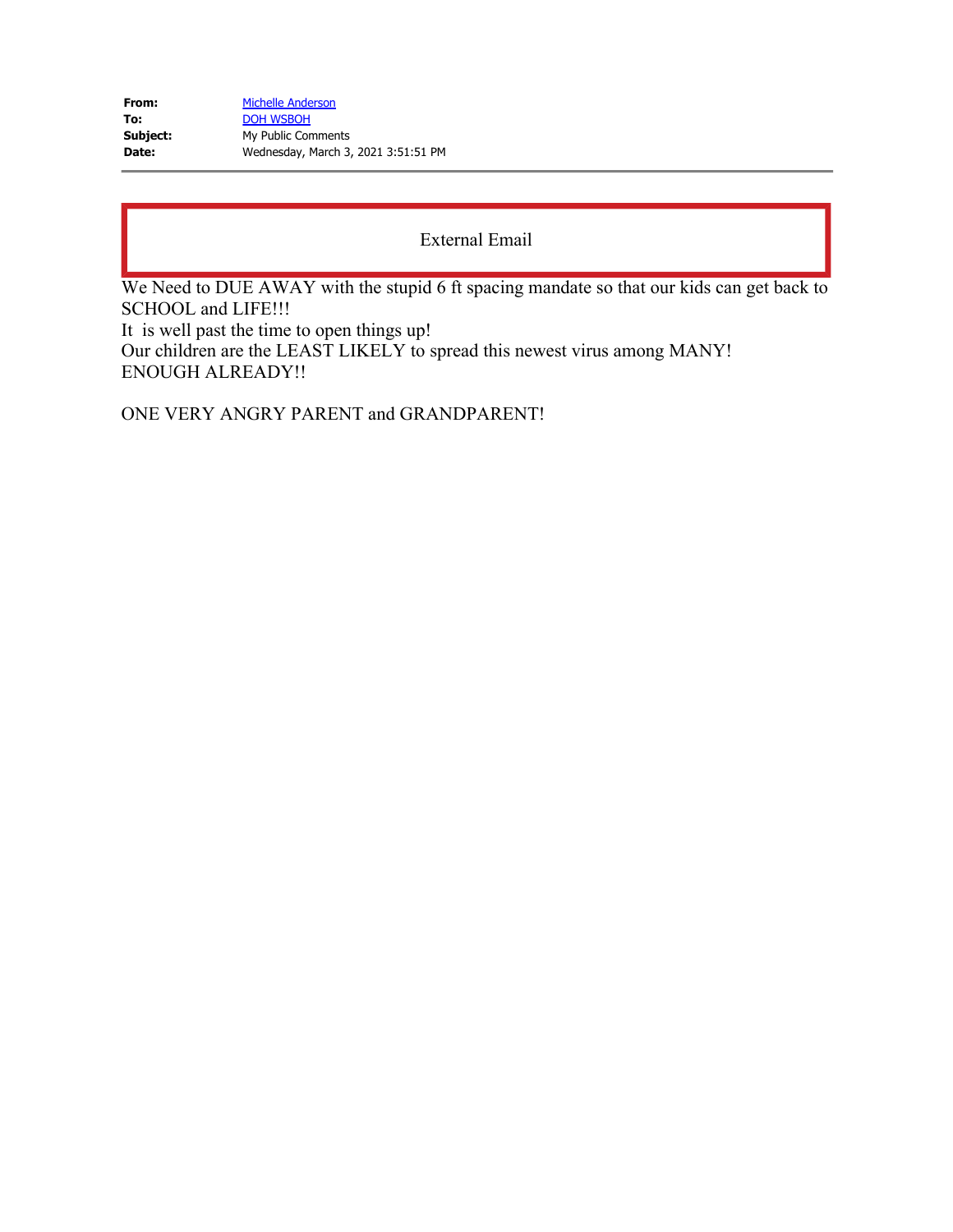Washington State Board of Health members

RE: Petition for Rulemaking, WAC 246- 650, Newborn Screening – Congenital Cytomegalovirus – Possible Action

We would like to express our strong support for the proposal to adopt targeted cytomegalovirus (CMV) screening for newborns who fail their newborn hearing screens and to increase education for women about CMV. As described in the proposal, congenital CMV is the most common congenital infection. Some infants, most commonly those whose mothers acquire CMV during pregnancy, have severe symptoms at birth which can lead to devastating developmental outcomes. There are preventive measures women can take to decrease their risk of CMV infection during pregnancy, however, few women have even heard about CMV, much less have been counseled on steps to avoid infection.

Most infected infants are not symptomatic at birth, however, they are still at risk for life-long sequelae, particularly sensorineural hearing loss. Congenital CMV is the leading infectious cause of hearing loss in children. As specialists in Pediatric Infectious Disease, we regularly see infants with hearing loss which was not identified as being related to CMV until the infants are too old for potential treatment. Data would indicate that early treatment may be effective, but if children are identified after the first month of life there is not good evidence for treatment efficacy. The lament that we hear regularly from parents is "why was my child not tested sooner"? Although targeted CMV screening will not identify all CMV infected infants at risk for hearing loss, it would identify those infants with early hearing loss who are the most likely to develop progressive hearing loss. Frequently these infants also have other CMV-related abnormalities which would otherwise be missed until after the first months of life.

Targeted CMV screening has been effectively implemented in several states, with positive downstream effects beyond the identification of CMV (Deiner et al. PEDIATRICS 2017;139: e2 0160789). We have successfully worked with several area hospitals to implement CMV testing using saliva PCR for infants who fail their newborn hearing screens, but this piecemeal activity is not likely to have much impact: we simply are not reaching enough babies. A statewide initiative would significantly increase the number of infants with CMV-related hearing loss who would gain access to early treatment and appropriate monitoring.

Thank you for your consideration of this proposal.

Ann J. Melvin MD, MPH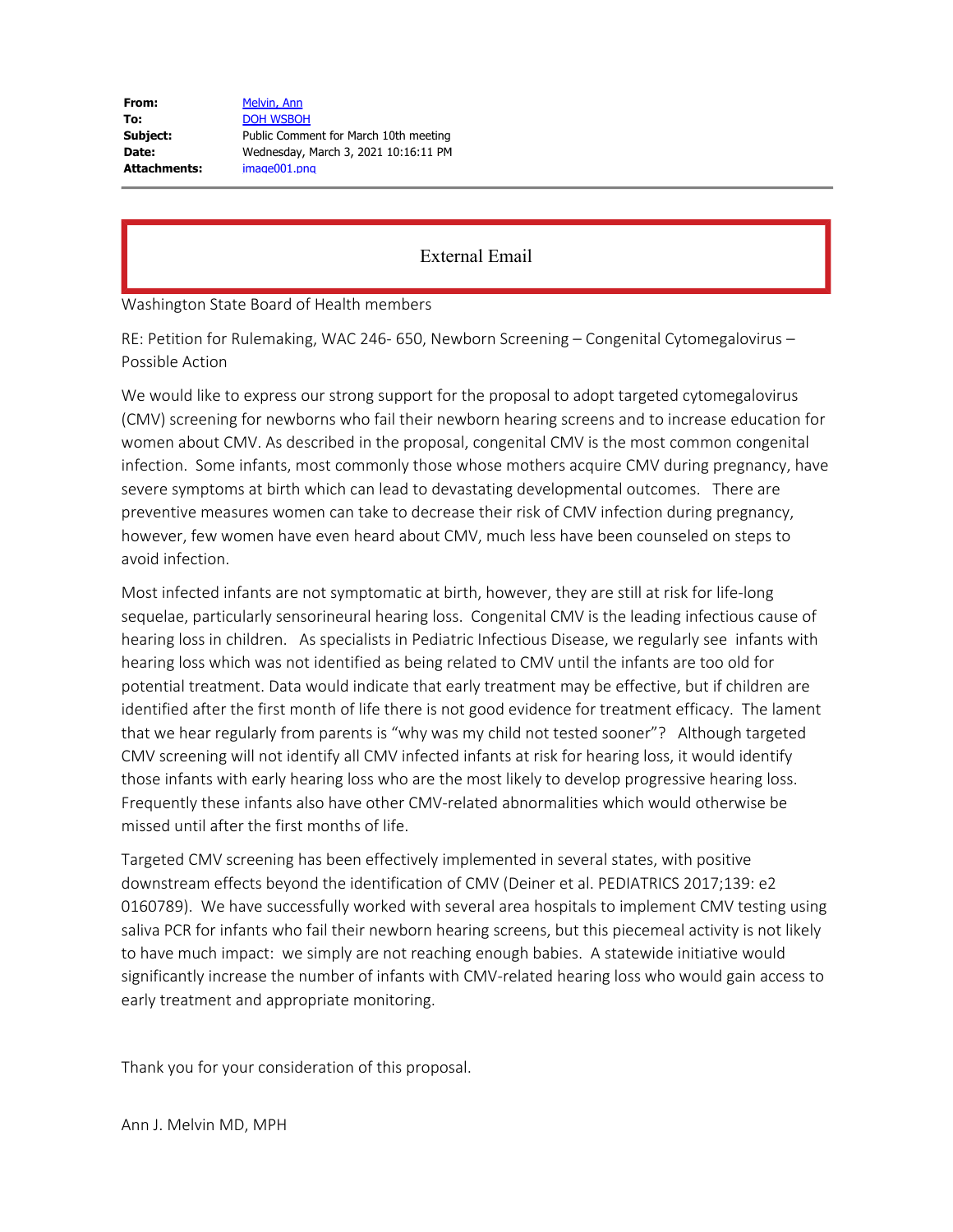Janet A. Englund, MD Lisa M. Frenkel, MD Thor Wagner, MD

Division of Pediatric Infectious Disease Seattle Children's Hospital

## Ann J. Melvin MD, MPH

**Professor Pediatrics Division of Infectious Disease Seattle Children's**

206-987-2535 **OFFICE**

206-987-3890 **FAX** [ann.melvin@seattlechildrens.org](mailto:ann.melvin@seattlechildrens.org) **OFFICE** 4800 Sandpoint Way NE, Seattle, WA 98105 **MAIL** M/S MA.7.226 www [seattlechildrens.org](https://gcc02.safelinks.protection.outlook.com/?url=http%3A%2F%2Fseattlechildrens.org%2F&data=04%7C01%7Cwsboh%40sboh.wa.gov%7Cd40f1f4206cf4cb5db6108d8ded500a8%7C11d0e217264e400a8ba057dcc127d72d%7C0%7C0%7C637504353713486147%7CUnknown%7CTWFpbGZsb3d8eyJWIjoiMC4wLjAwMDAiLCJQIjoiV2luMzIiLCJBTiI6Ik1haWwiLCJXVCI6Mn0%3D%7C1000&sdata=epJqDPT57ir2IYF8wHn1ID3xMJLH%2BOx2WNzXvgjxWlY%3D&reserved=0)



**THS** | Institute of Translational Health Scie<br>Accelerating Research, Improving Health, Institute of Translational Health Sciences

Cite ITHS - UL1TR002319. Ensure our funds continue to support your research. Visit [http://iths.org/cite](https://gcc02.safelinks.protection.outlook.com/?url=http%3A%2F%2Fiths.org%2Fcite&data=04%7C01%7Cwsboh%40sboh.wa.gov%7Cd40f1f4206cf4cb5db6108d8ded500a8%7C11d0e217264e400a8ba057dcc127d72d%7C0%7C0%7C637504353713496105%7CUnknown%7CTWFpbGZsb3d8eyJWIjoiMC4wLjAwMDAiLCJQIjoiV2luMzIiLCJBTiI6Ik1haWwiLCJXVCI6Mn0%3D%7C1000&sdata=ZVGMk9JM%2FDBl0tjeOs8TiR7acb2ddub73DkL3CayRxs%3D&reserved=0)

CONFIDENTIALITY NOTICE: This e-mail, including any attachments, is for the sole use of the intended recipient(s) and may contain confidential and privileged information protected by law. Any unauthorized review, use, disclosure or distribution is prohibited. If you are not the intended recipient, please contact the sender by reply e-mail and destroy all copies of the original message.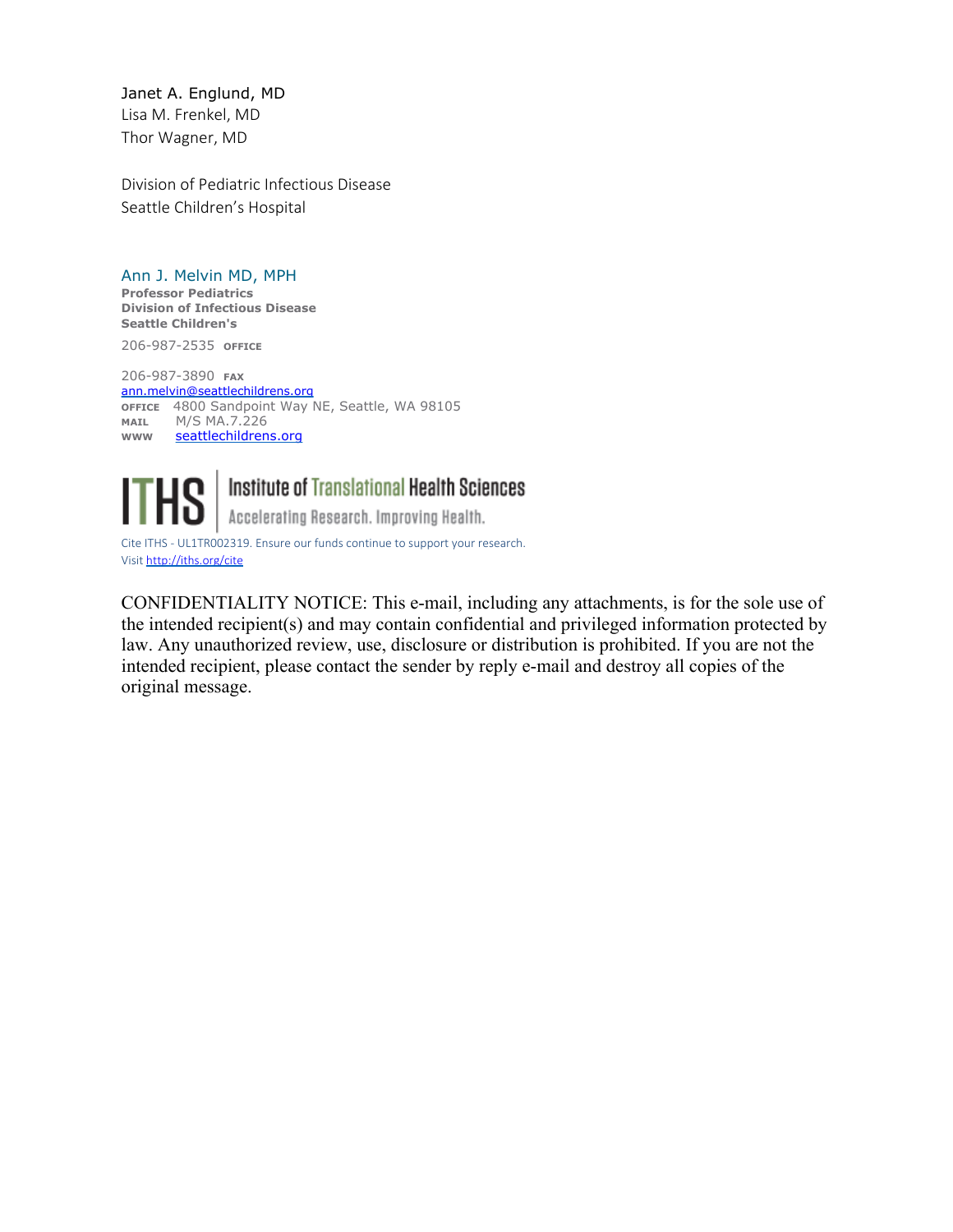| Horn, David                                                               |
|---------------------------------------------------------------------------|
| <b>DOH WSBOH</b>                                                          |
| Public Comments for WSBOH Members from March EH Committee Special Meeting |
| Thursday, March 4, 2021 8:23:52 AM                                        |
|                                                                           |

To who it may concern,

I am writing this email to voice my strong support for the petition for rulemaking to be discussed at the March 10 WSBOH meeting regarding targeted newborn screening for congenital cytomegalovirus (CMV). I am a pediatric otologist and frequently see children with congenital and/or progressive sensorineural hearing loss secondary to congenital CMV where the diagnosis is not made for several years. We are learning more and more that identification of etiology of hearing loss can have a significant impact on medical/audiological management and counselling for patients. Given the high prevalence of congenital CMV in pediatric sensorineural hearing loss patients (likely as prevalent as the most common genetic cause), targeted CMV screening would be expected to have a significant impact on care for these patients.

David L. Horn, M.D., M.S.

Associate Professor | University of Washington | Department of Otolaryngology – Head and Neck Surgery Adjunct Co-director Seattle Children's Hospital Cochlear Implant Program | Seattle Children's Hospital | Division of Pediatric Otolaryngology Principal Investigator | Prosthetic Auditory Development Laboratory (PADL) | Virginia Merrill Bloedel Hearing Research Center Adjunct Faculty | University of Washington | Department of Speech and Hearing Sciences

206-987-2039 OFFICE 206-469-1261 PAGER 206-987-3878 FAX 317-258-1590 CELL

[david.horn@seattlechildrens.org](mailto:david.horn@seattlechildrens.org)

OFFICE 4800 Sand Point Way NE, Seattle, WA 98105 MAIL M/S W-7729, PO Box 5371, Seattle, WA 98105-0371 WWW seattlechildrens.org

CONFIDENTIALITY NOTICE: This e-mail, including any attachments, is for the sole use of the intended recipient(s) and may contain confidential and privileged information protected by law. Any unauthorized review, use, disclosure or distribution is prohibited. If you are not the intended recipient, please contact the sender by reply e-mail and destroy all copies of the original message.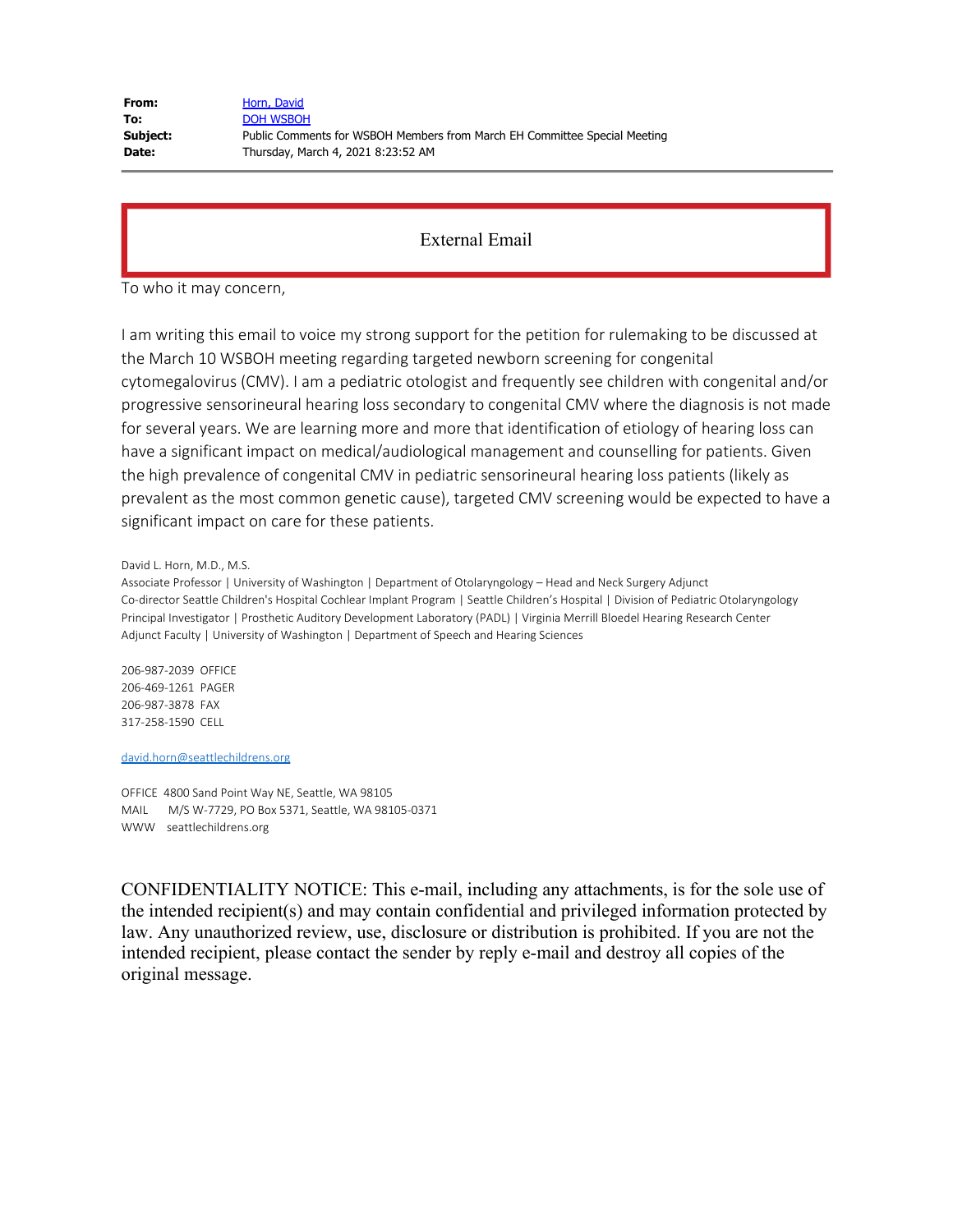| <b>Michelle Anderson</b>            |
|-------------------------------------|
| <b>DOH WSBOH</b>                    |
| Public comments. 3/10/2021 meeting  |
| Wednesday, March 3, 2021 3:14:42 PM |
|                                     |

I would like my comments included in the meeting.

Coronavirus is NOT GOING AWAY! We cannot eradicate it. We shut down the entire world to SLOW IT DOWN! We have done that! IT IS TIME TO OPEN EVERYTHING BACK UP! Our hospitals are NOT overwhelmed! We are a strong and resilient people! It is time to stop living with all the fear mongering from the MEDIA!! THE FACTS Over 99% recovery rate!! Enough! Time to get back to our lives!! Thank you.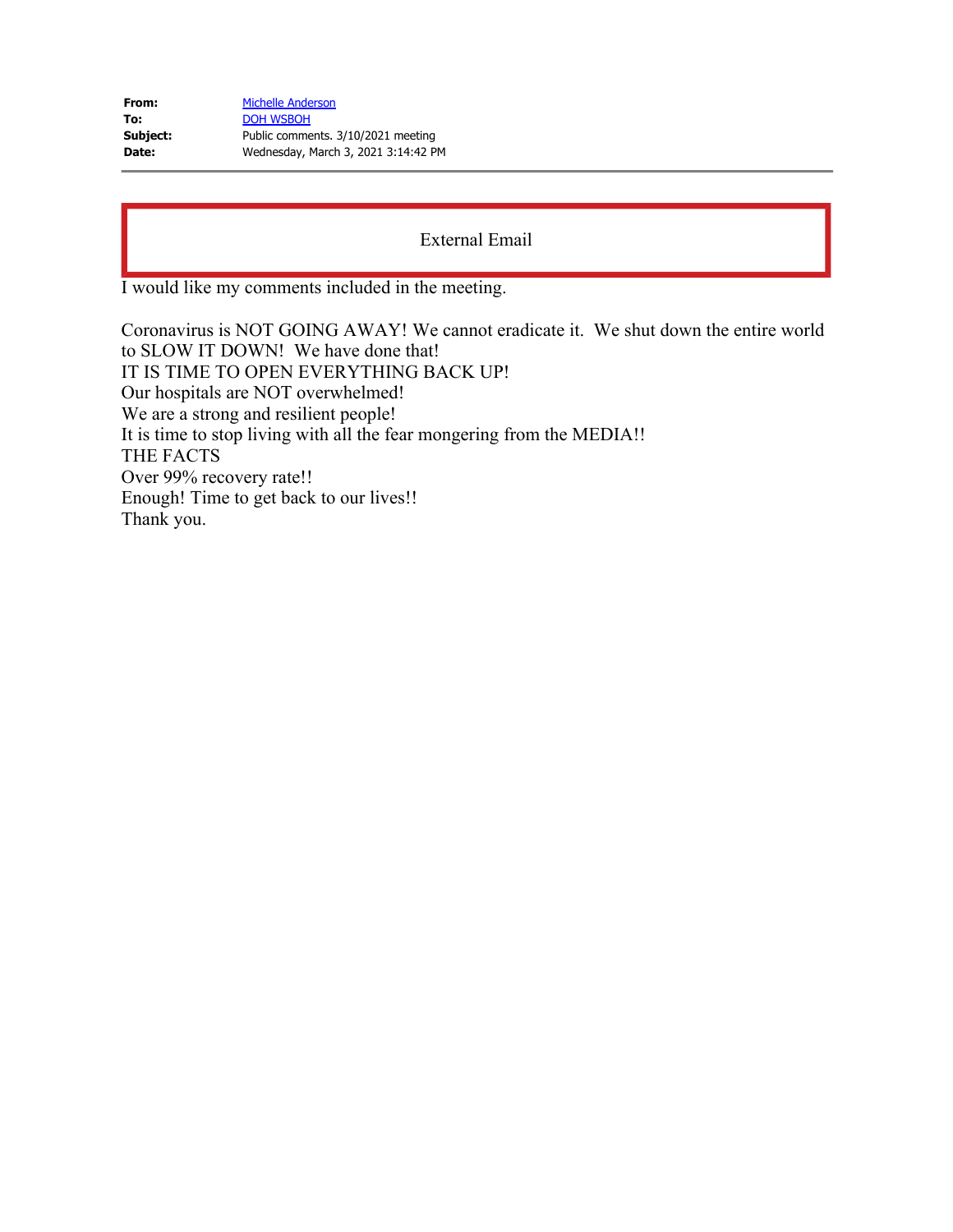**From:** [Testify Online Survey](mailto:SurveySupport@doh.wa.gov) To: **[DOH WSBOH](mailto:WSBOH@SBOH.WA.GOV) Subject:** Survey Response: Testify Online \* **Date:** Wednesday, March 3, 2021 8:23:27 AM

The following survey response is submitted:

### **1. State Board of Health Meeting Date:**

March 10th

#### **2. Agenda Item or Issue:**

Targeted CMV screening for newborns

**3. Your Name:**

Christina Long

## **4. Do you have a professional title?**

1. Yes

DO

#### **5. Are you representing an organization?**

2. No

### **6. Address:**

### **7. Email:**

longc22@uw.edu

#### **8. Phone Number (Include Area Code):**

917-239-1588

### **9. Do you have any special expertise relevant to this topic?**

1. Yes

Neonatology

#### **10. Are you testifying on a specific proposal under consideration by the board?**

2. No

## **11. Are you Pro or Con on the proposal?**

1. Pro

Please mandate targeted CMV screening for all newborns in WA state. This testing is necessary in